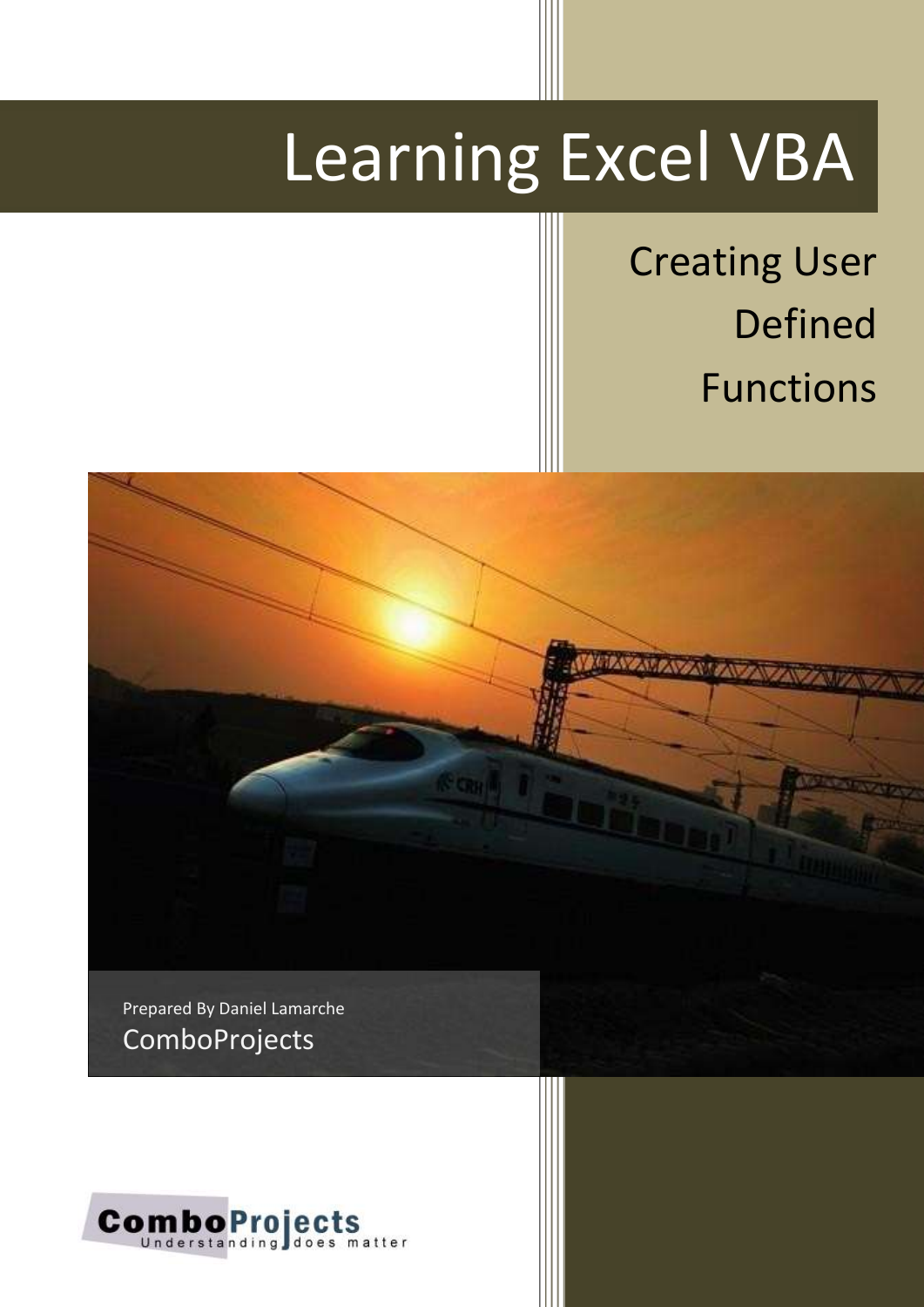# **Creating User Defined Functions**

*By Daniel Lamarche (Last update January 2016).*

User Defined Functions or UDFs are simply custom functions that you create and use in your workbook like any other Excel built-in functions. Awesome? Indeed it is!

#### What's a function again?

A function is a question you ask about some data in a worksheet and it returns *one* answer.

Think about it for a moment: What does VLookup(), SumIf() and PMT() have in common? They all return one and only one answer. This returned value is normally located in a cell.

Like built-in functions, UDFs can have one or more arguments. An argument can be a cell reference or a range. In most case your functions will simply require one or two cell reference.

What you want to remember though is that it is impossible for a function to *do* something in a worksheet. It can only return one value (or answer). So, to make sure this is clear you cannot use a function to make a cell bold or change the font size or change the width of a column.

If you need to *do* something in your worksheet you need to use a Sub procedure (some people like to use the word macro) but a function cannot do an action.

# **Structure of a Function**

Below is the typical layout of a function.

```
Function FunctionName(Arg1 As DataType, Arg2 As DataType, ...) As DataType
' Description of what it does.
    <Statements>
    FunctionName = Some Result
```
End Function

#### Explanation of each element

- **FunctionName** is the name of the function. No punctuation (including spaces) and the first character cannot be a number.
- **Arg1** is the argument (or parameter). As shown, to use more than one argument separate each one with a comma. It is very important to declare the data type of each argument.
- **After the closing parenthesis you also need to specify the data type of the returned value (the** answer).
- Near the end of your UDF you specify what value to be returned by the function by assigning the final result to the name of the function.

#### Small Example

In a standard module type the function below. To indent hit the Tab key.

```
Function Cel2Fah(intCel As Integer) As Integer
' Converts a Celsius to Fahrenheit. Uses whole numbers only.
   Cel2Fah = 9 / 5 * intCel + 32
End Function
```
As you can see the **Cel2Fah** function has all the elements discussed above. You can quickly test a function in the Immediate Window.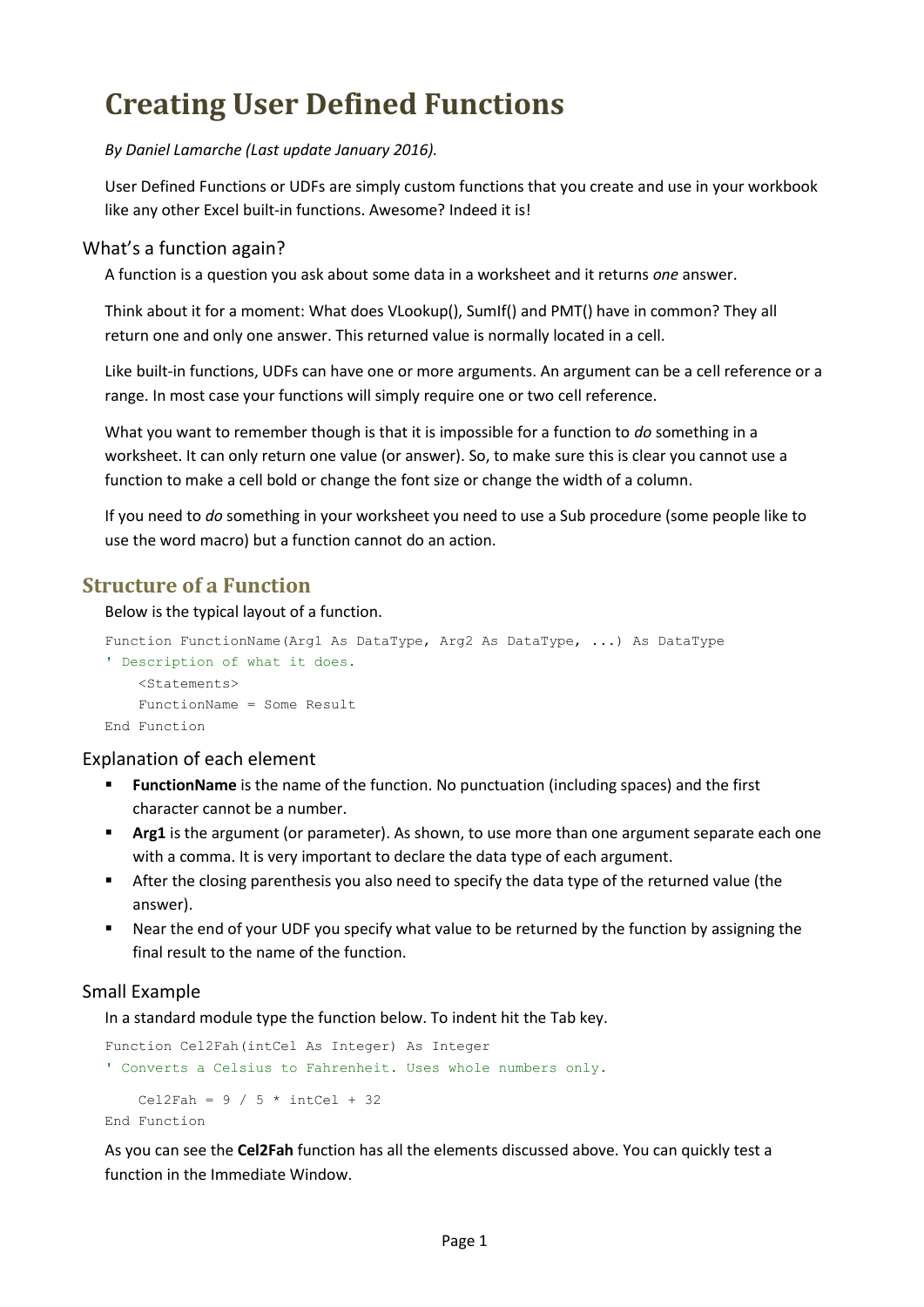# **Testing a Function in the Immediate Window**

Press Ctrl+G and resize the **Immediate Window** as needed. In the Immediate Window type the following:

?Cel2Fah(0)

And hit Enter. The answer 32 appears immediately. So  $0^{\circ}$ C = 32 $^{\circ}$ F.

The question mark is only necessary when you test your function in the Immediate Window. It stands for *evaluate the following expression*.

For the duration of the function the argument intCel will hold the value of the argument. When the function is complete that value cease to exist.

#### What do you mean by *returning* a value?

In the introduction of this document we learned that a function is like a question. In the programming world, getting back with an answer is called *returning* a value which is the answer to your *question.* All good?

#### Parameter List

Note that, as shown below, when you type the open bracket a screen tip appears giving you an indication about how many arguments are required and the data type.

```
Immediate
  ?Cel2Fah(
   Cel2Fah(intCel As Integer) As Integer
```
#### Note about formatting returned value

Do not be tempted to format a numeric value using the function. Instead have the function return a numeric value in Excel *then* format it in Excel. This way it is still a number in the worksheet. If you format the returned value at the function level (for instance 32F instead of simply 32) the answer would be a string and it would be difficult to use it in Excel for further processing.

# **Testing the function in Excel**

Type 0 in a cell in your worksheet then follow these instructions:

- In another cell type =Cel. The CelFah function should be highlighted.
- Hit Tab then press Ctrl+A to open the Function Arguments box.
- **EXECUTE:** Click the cell with the value in Celsius
- Note that the answer of the Formula Result is visible in the Function Arguments. Click OK.

If you don't remember the name of the function you can click the **Insert Function** button and choose the **User Defined** category to see all your custom functions in scope (available in your workbook).

Functions are a fantastic because they hide the logic behind a simple name. This way you don't really care how it works, you just *know* that it works.

# **Couple more examples**

In this section we will build a couple of functions and explore some built-in VBA tools you can use in custom UDFs.



| <b>Most Recently Used</b> |  |
|---------------------------|--|
| Date & Time               |  |
| Math & Trig               |  |
| Statistical               |  |
| Lookup & Reference        |  |
| Database                  |  |
| Text                      |  |
| Logical                   |  |
| Information               |  |
| Liser Defined             |  |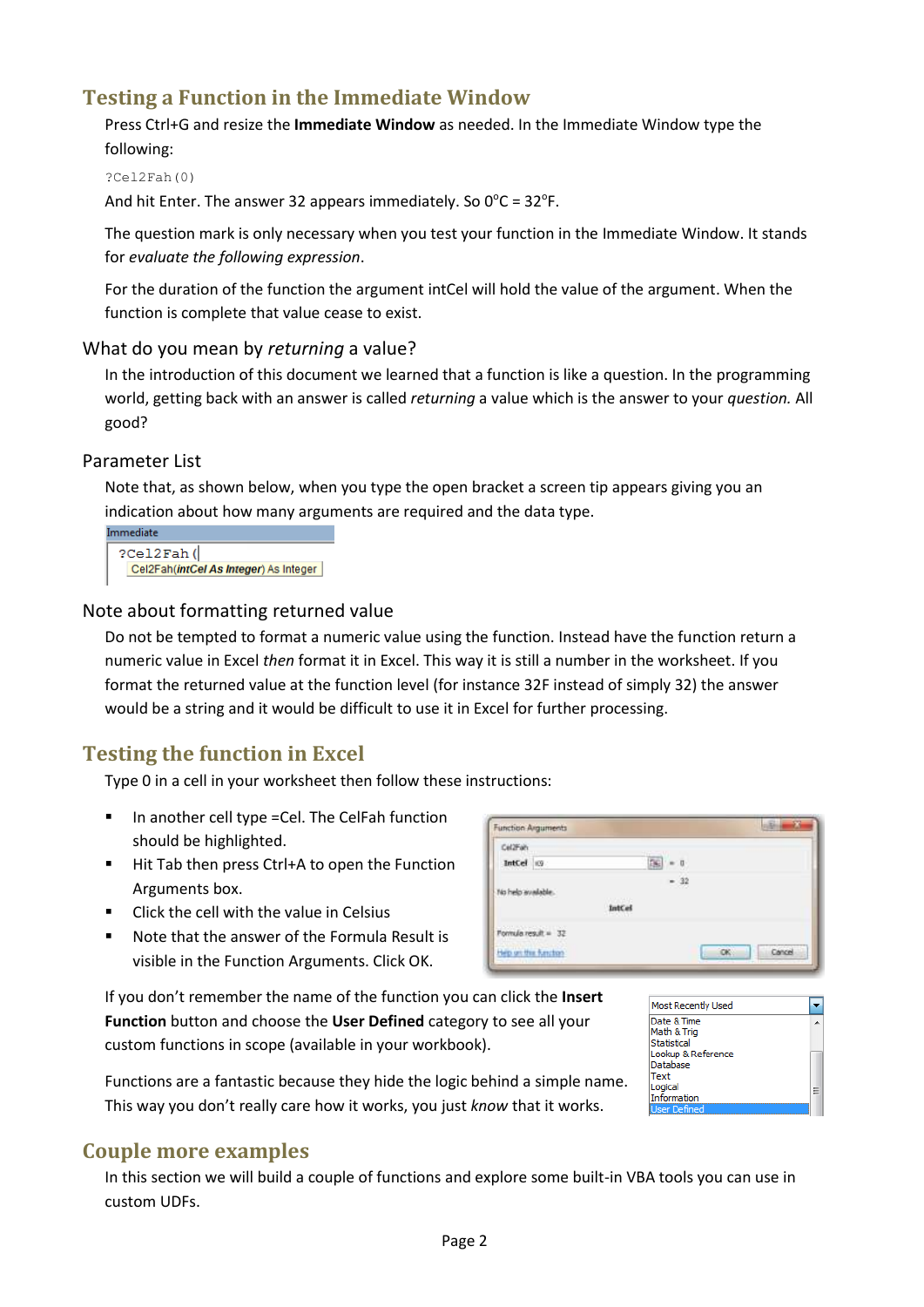Suppose you regularly need to calculate the diagonal of a triangle. For instance suppose you need to know the length of an extrusion (A-B) knowing the distance of the ground (A-C) and the height of the wall (C-B).



Don't worry I'll provide the formula. So the distance AB is given by summing the squares of the two sides then finding the square root of that sum. Right?

$$
ab = \sqrt{ac^2 + bc^2}
$$

Let's explore how VBA can simplify doing such a formula. In VBE click in the Immediate Window and try the following expression and hit Enter:

?5^2 25

This is 5 to the power of 2. The caret is the exponentiation character.

The following expression returns the square root (using the **SQR** function) of the sum of the two squares.

?sqr $(3^2 + 4^2)$ 5

Ok we understand the logic, let's create the **Diagonal** function.

#### The Diagonal Function

Before we start typing the code we absolutely need to know in what units of measurement will be used to provide the distances. For instance will it be in millimetres or metres? This makes a big difference because if it's in metres then we will need to use decimal numbers. If it's in millimetres then we will use rather large integers (whole numbers).

For sake of simplicity we will use metres which will require the use of decimals. Type the following *exactly* as shown (remember to indent as shown using Tab):

```
Function Diagonal(sngBase As Single, sngHeight As Single) As Single
' Returns the Diagonal of triangle knowing the Base and Height.
     Dim sngGround As Single
    Dim sngWall As Single
    sngGround = sngBase \land 2 \qquad ' Calculate the square of the base distance.
    sngWall = sngHeight ^ 2 ' Calculate the square of the height distance.
    Diagonal = Sqr(sngGround \land 2 + sngWall \land 2) ' Put it together.
End Function
```
The **Single** data type in a relatively small footprint data type that can hold very precise decimal values.

In the Immediate Window type your function with 2 arguments as shown here:

```
?Diagonal(5.674,3.652)
34.84752
```
As you can see the name Diagonal hides all the complexity in the backstage. You do not need to know how it does the job. As long as it works, you're happy.

In a worksheet, type 3 or 4 decimal numbers in column A and B. In column C launch you function using one of the techniques discussed above. Technically it doesn't matter which one is the first or second argument since it's an addition. Then copy your function down column C.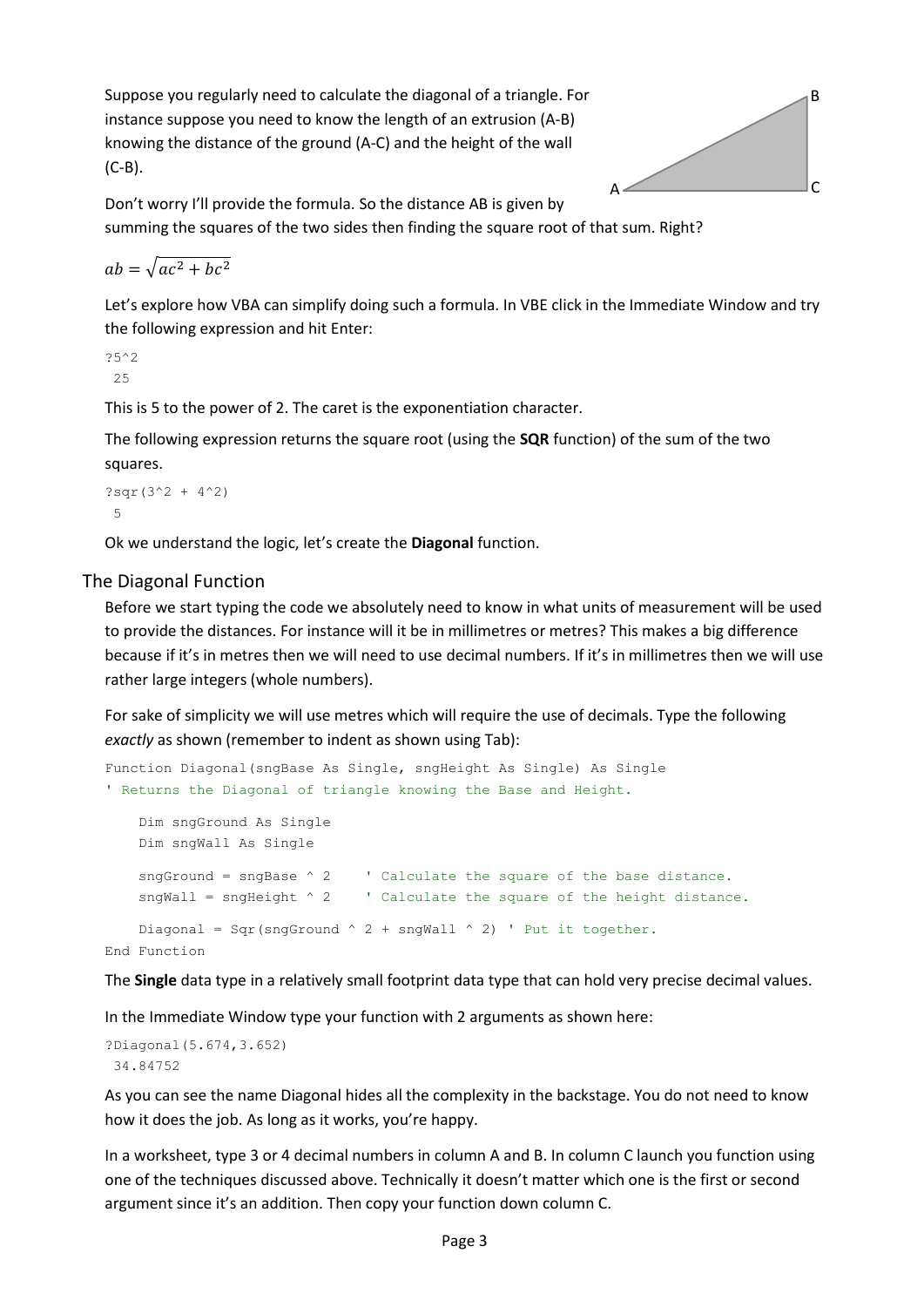# **Using Conditional Statements**

#### Using an If-Then-Else Structure

You can use conditional statements in your functions when the answer may *depend* on many factors. The next example uses the If-Then-Else-End If construct.

#### In a module type the following function:

```
Function Commission(dblSales As Double) As Double
' Calculates the amount of a commission.
    Dim dblComm As Double
    If dblSales > 1000 Then
        dblComm = dblSales * 0.08 ' Calculate 8% commission
    ElseIf dblSales > 500 Then
        dblComm = dblSales * 0.06 ' Calculate 6% commission
    Else
        dblComm = dblSales * 0.04 ' Calculate 4% commission
    End If
    Commission = dblComm
End Function
```
This example uses one argument using the **Double** data type. This data type is extremely precise holding about 15 decimal precision. A caveat could be that in a very large application this data type may slow down the processing. Use it only if you require a very precise value after being processed some number of times.

In the Immediate Window try your function with one argument in brackets:

?Commission(387.45) 15.498

#### Stepping Into Your Code

Whether your typed your own code or it was copied from a Web site and you're experimenting with it Stepping Into your code is an extremely powerful feature if you want to:

- 1. Learn how in works
- 2. Find a bug in your procedure
- 3. Examine the value of a variable at runtime

Please click in the grey margin on the left side of the code window where the **If** statement is located as shown here.

Doing this inserts a **Break Point** in the code. The code in that line is highlighted with a burgundy colour.

When you run your function and a break point is found, the execution halts at that line. Note that the line where the break point is found *is not* executed.

Dim dblComm As Double If dblSales  $> 1000$  Then  $\bullet$  $db1Comm = db1Sales * 0.08$ ElseIf dblSales > 500 Then dblComm = dblSales  $* 0.06$ Else dblComm = dblSales \*  $0.04$ End If

In the Immediate Window (press Ctrl+G if it is not already open) type your function with any value as the argument and hit Enter. For example:

?Commission(385.77)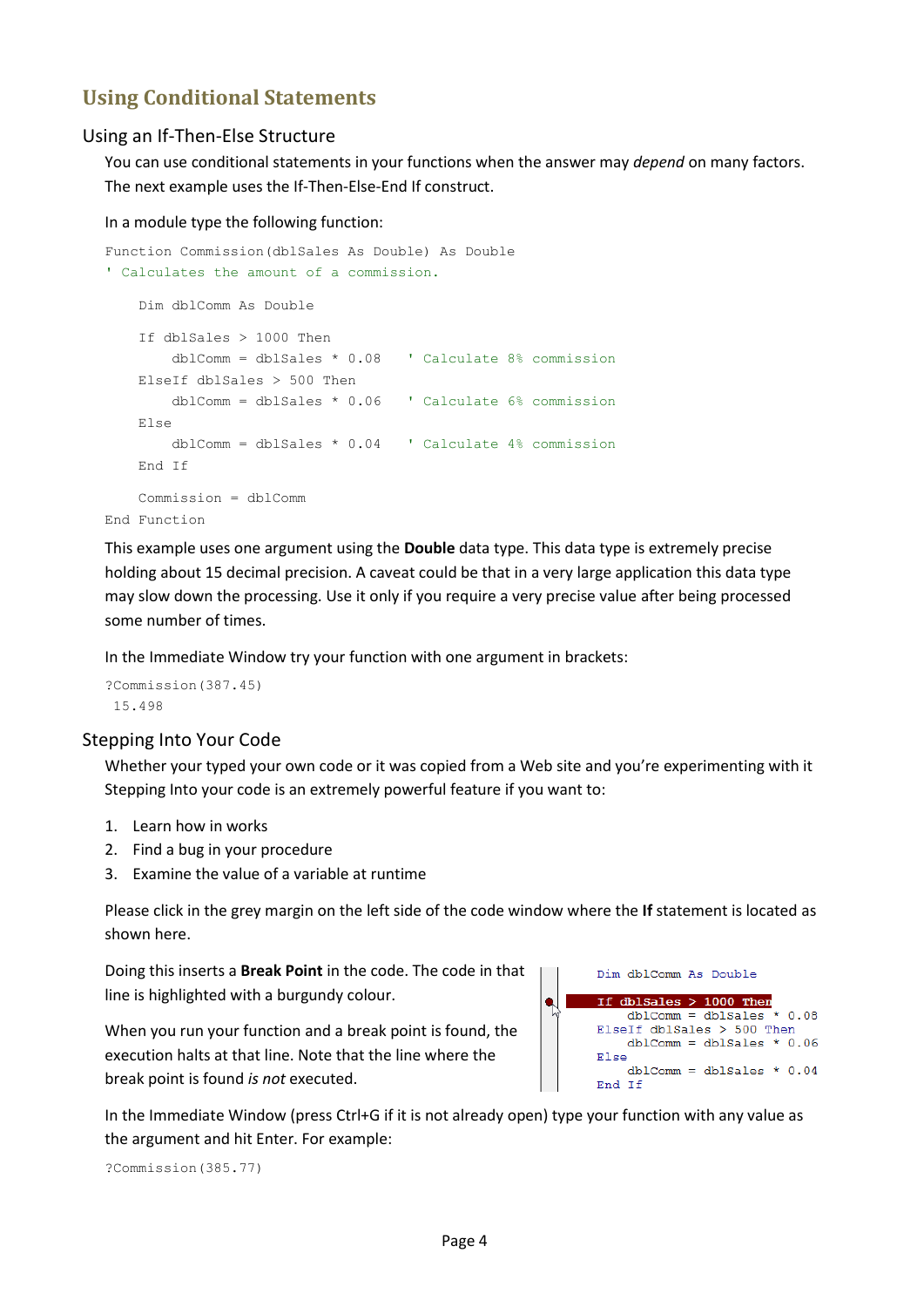The line with a break point is highlighted in Yellow. You are now in **Break Mode** the execution is paused. Look in the Title Bar next to the name of your workbook. You will see the word [break] after the .xlsm

ò

In this mode there are two important things you can do. View the value of a live variable and run the code *one line at a time* by stepping through each line while the procedure in live!

Dim dblComm As Double If dblSales > 1000 Then  $\boxed{\text{db}$ Sales = 385.77 = dblSales \* 0.08 ElseIf dblSales > 500 Then dblComm = dblSales \*  $0.06$ Else  $db1Comm = db1Sales * 0.04$ End If

Move your mouse over one instance of the parameter **dblSales.** A screen tip appears under the mouse pointer showing the value of the argument you type when you launched it.

Now press the **F8** key a couple of times. The yellow bar moves down through the function. The F8 key is use to **Step In** the code one line at a time. Remember that the yellow line is only executed *after* you hit the F8 key.

If you enter the same parameter as the one above, pressing F8 will skip the statements for the first two conditions but execute the one in the Else clause. Hit F8 until you execute the rest of the lines.

#### Prematurely Stopping Execution of Some Code

You can end up in Break Mode for reasons other than having a **Break Point** in your code. Maybe the compiler found a nasty bug in your procedure and forced it to halt prematurely.



For whatever reason, if your code is in break mode and you want to stop the procedure click the **Reset** button on the tool bar.

#### Using a Select Case Structure

The next example uses various possibilities of State to determine the markup to charge the customer for some order. Look at the function below:

```
Function StateMarkup(strState As String) As Single
' Returns the markup to be charge depending on the state.
     Select Case strState
        Case Is = "VIC" StateMarkup = 0.5
         Case Is = "NSW", "SA"
             StateMarkup = 0.7
        Case Is = "QLD" StateMarkup = 0.4
        Case Is = "NT", "WA" StateMarkup = 0.6
         Case Else
             StateMarkup = 0.75
     End Select
End Function
```
Everything about this function is standard. However it uses a different approach to determine the markup, the Select Case structure.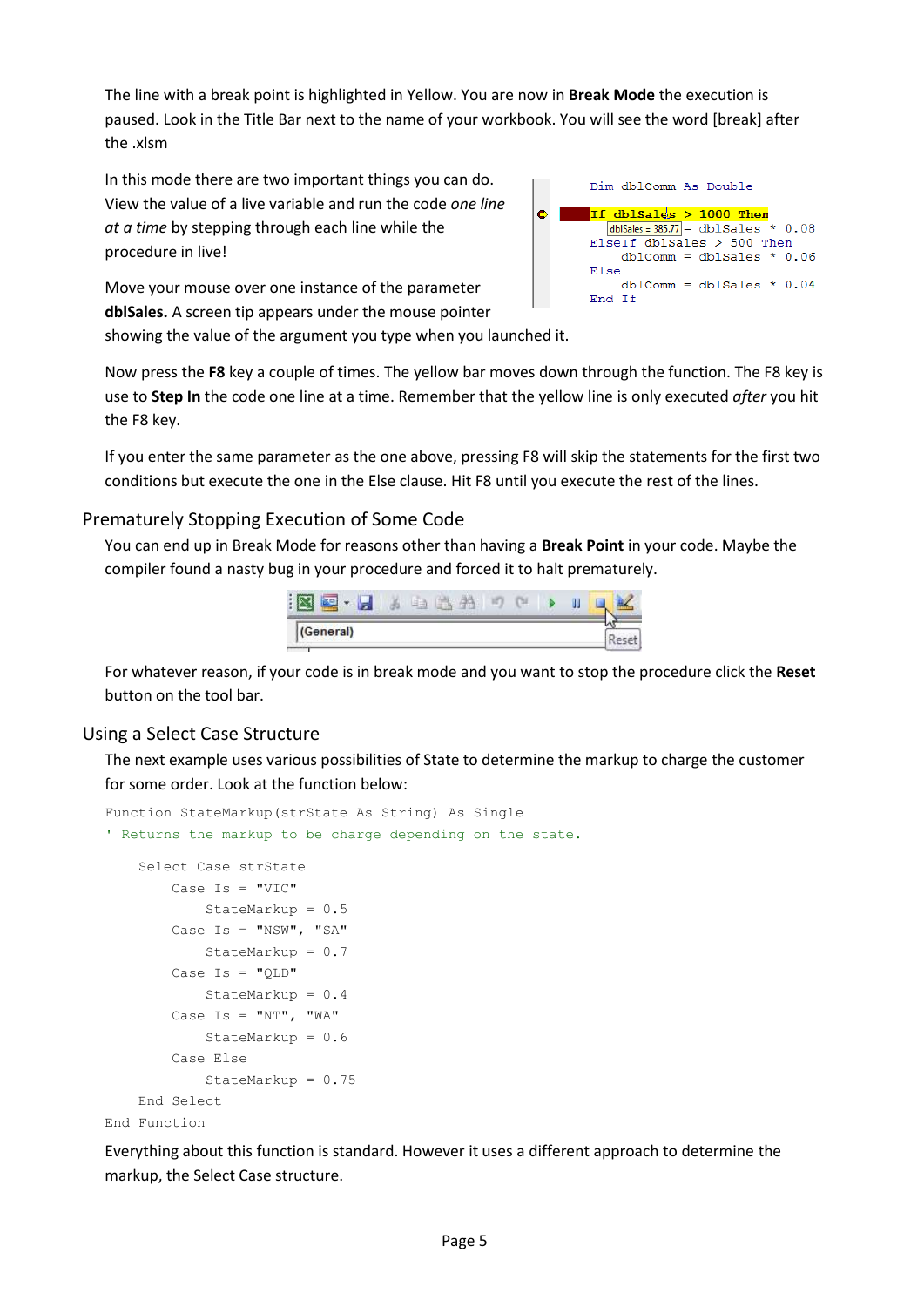The first line in this conditional structure:

Select Case strState

Simply mean "*Select* the *case* below that matches the value of the parameter strState". You can group together the various choices that share the same *outcome* by separating them with a comma.

Select Case is a tad different from the If-Then-Else structure. The **Using Conditional Statements** document highlights that difference.

#### How Many Days in a Month

If you need that information in your Excel workbooks then a function can do the job rather easily. There are ways to achieve the same results using Excel built-in functions but let's do it with a simple VBA function and you will learn something.

Type the following function in a module:

```
Function NumberOfDays(datDate As Date) As Byte
' Returns the number of days in a month.
' Supply a full date as the parameter.
' In Immediate Window type: NumberOfDays(#4/1/2016#) returns 30.
   NumberOfDays = Day(DateSerial(Year(datDate), Month(datDate) + 1, 1) - 1)
```
End Function

Note: Hard coded dates enter in VBA must use the format **month**/**day**/**year**.

The DateSerial() VBA function is extremely useful to create date using some calculation. It's just its name that is a bit strange. The syntax for **DateSerial** is:

DateSerial(Year, Month, Day)

That makes sense but the interesting thing it that you can use arithmetic expression for any of the parameters. It you can use expressions; you can use *variables* or *constants*.

DateSerial(Year(date)+2, Month(date)-5, 15)

This expression will return the date 2 years in the future, 5 months before the current month but on the 15.

One way to find the number of days in a month is to create a date on the  $1<sup>st</sup>$  of the following month and move back *one* day. We know that this would be the *last* date of the month. Finally we would extract the *Day* part of that date. Look at the following expression:

DateSerial(Year(datDate), Month(datDate) + 1, 1) - 1

Here DateSerial builds a date using the **year** of the date passed as the argument, then one **month** after the argument then the  $1<sup>st</sup>$  of that month. The minus 1 at the end moves back one day which brings us to the last date of the month passed as the argument.

To extract the day part of that date we use the **Day** function. This will return the last day (or how many days) in the month. Thus the expression:

Day(DateSerial(Year(datDate), Month(datDate) + 1, 1) - 1)

A variation of this function is 'How Many Days Left in the current Month'. Knowing the last date of the current month and the current date we can subtract the current date from the last date of the month to obtain the number of days left.

Look at the following example:

Function DaysLeftInMonth() As Byte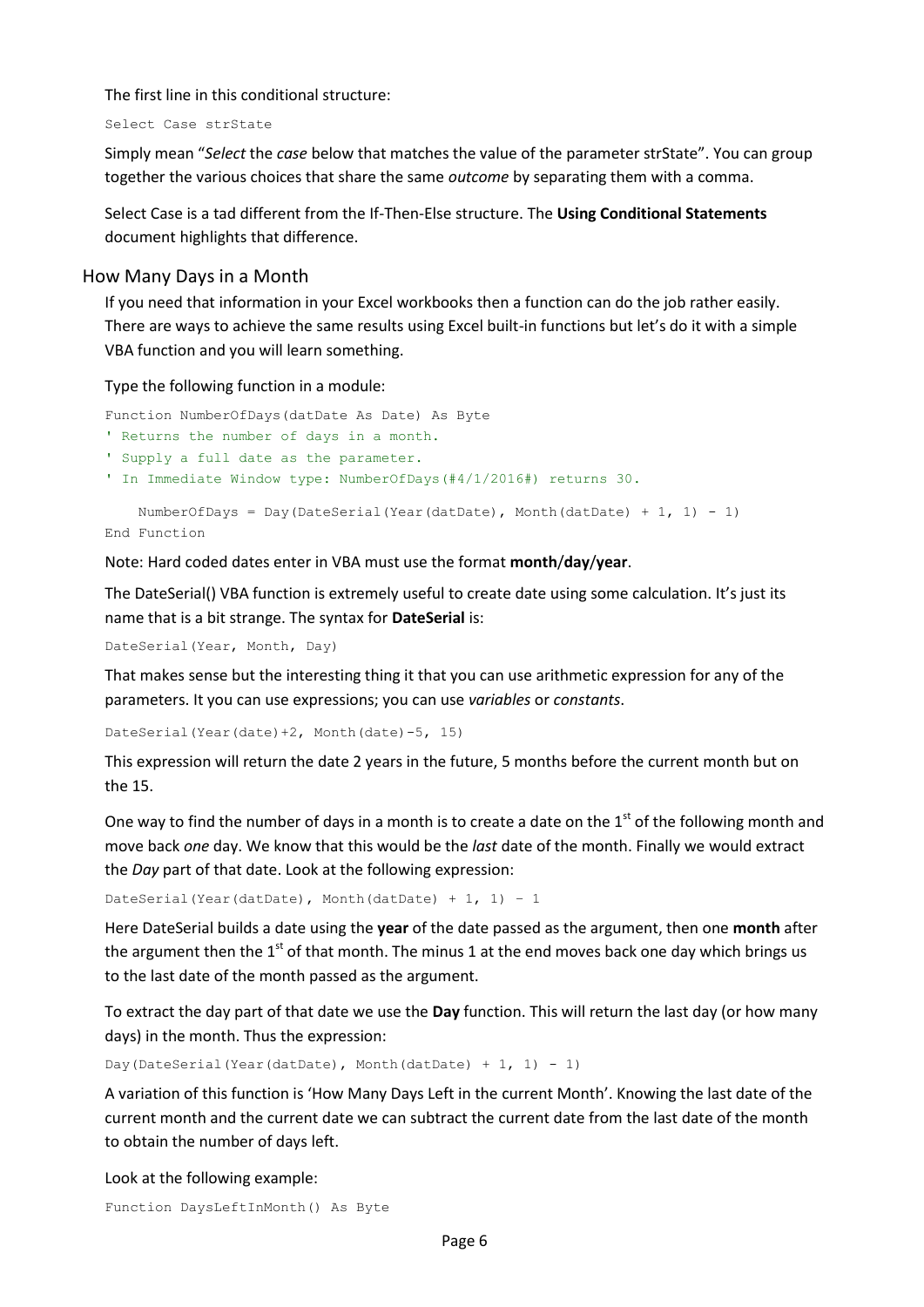' How many days left in the current month.

```
DaysLeftInMonth = (DateSerial(Year(Date), Month(Date) + 1, 1) - 1) - Date
End Function
```
This function should be fairly easy to understand.

#### **Recalculating All Functions in a Workbook**

If you've made amendments to a function that you used dozen times in a workbook you can easily update all the cells using this function by holding Ctrl+Alt+F9.

Just to make to point even stronger imagine you work hard making an Excel formula containing 5 nested IF() functions with some containing AND() as well as OR(). That formula is used in 83 cells in various worksheets.

You manager tells you that there was a misunderstanding and important amendments need to be done to the formula. Nightmare! You have to find all of them and fix manually. You wonder if the Replace command may help but you realize that the cell references are different in each formula!

No worries! You learned in you Excel VBA course that you simply need to make all the changes in the code then switch to the workbook and press Ctrl+Alt+F9. Presto!

#### **How Old Are You?**

This question may not be politically correct but it may be useful when you want to know how many years an employee worked for you or the age of an asset for depreciation purpose.

One way you may think will give you the correct result if by subtracting the year of birth (or being hired) from the current year. Unfortunately, in most case, this will not return the correct result unless you were born on a 31-December. Let's see if VBA can help.

In the Immediate Window type:

```
?DateDiff("yyyy",#08/21/1956#, Date)
60
```
When I typed this expression we were mid-January 2016. If the date in August is my birthdate I know that in mid-January I was *not* 60 years old but still 59! So the logic to keep in mind is as long as the current date is *before* the anniversary date I'm 59 (60-1).

Let see the correct solution using a bit of VBA. The DateSerial function will prove useful again:

```
Function CalcAge(datBirth As Date) As Byte
' Return the exact age.
     Dim intYearDiff As Integer ' Difference between years.
    intYearDiff = DateDiff("yyyy", datBirth, Date) 
     ' If today is prior to birthday then subtract 1.
     If Date < DateSerial(Year(Date), Month(datBirth), Day(datBirth)) Then
         intYearDiff = intYearDiff - 1
    End If
    CalcAge = intYearDiff
```
End Function

With this function I am 59 until the beginning of the day on 30 August 2016.